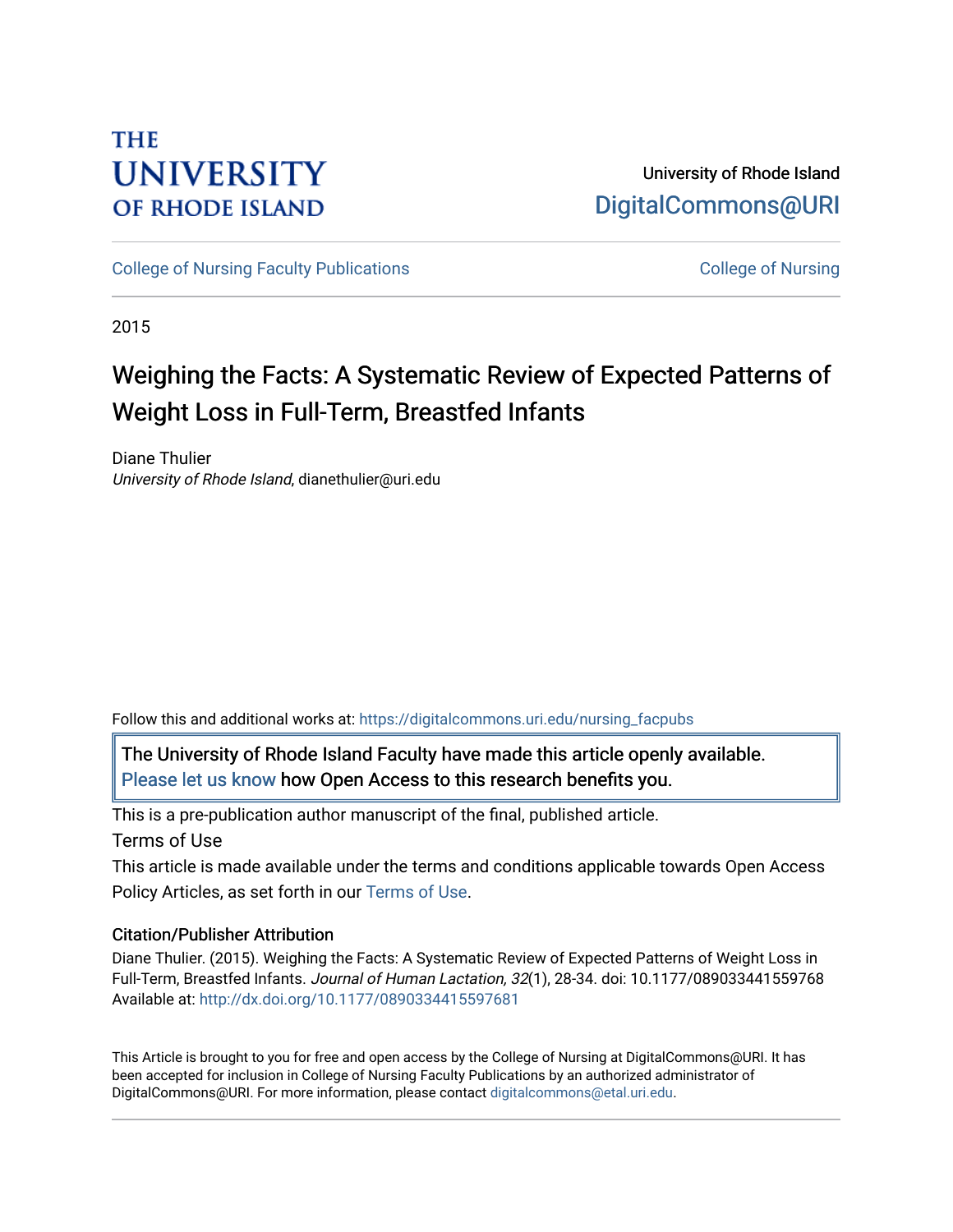Abstract

 All breastfeeding infants lose some weight in the early days of life. Conventionally, 5-7% loss of birth weight has been accepted as the normal and expected amount of weight loss before infants begin to gain weight steadily. When infants lose more than 7% of their birth weight, breastfeeding adequacy is sometimes questioned and formula supplementation is often given. Despite the fact that 5-7% is well known and commonly cited, little reliable evidence exists that supports use of this figure as a guide to practice. A systematic review of studies that focused on infant weight loss was conducted. The main objective was to determine the mean amount of weight loss for healthy, full-term exclusively breastfed infants after birth. One previous review and nine primary studies, published since 2008 were examined. The reported mean infant weight loss ranged widely among studies from 3.79% to 8.6%. The point at which most infants have lost the most amount of weight occurs 2-4 days after birth. Close examination of the studies, however revealed significant methodological flaws in the research. Study limitations commonly included gaps in data collection, lack of documented feeding type, sample groups that lacked adequate numbers of exclusively breast fed infants, and the exclusion of breast fed infants who lost the most weight. Well-designed clinical studies that address these limitations are needed. In addition, the use of 5 well-defined, operationally useful infant feeding groups is suggested in order to assist researchers with this work. 

- 
-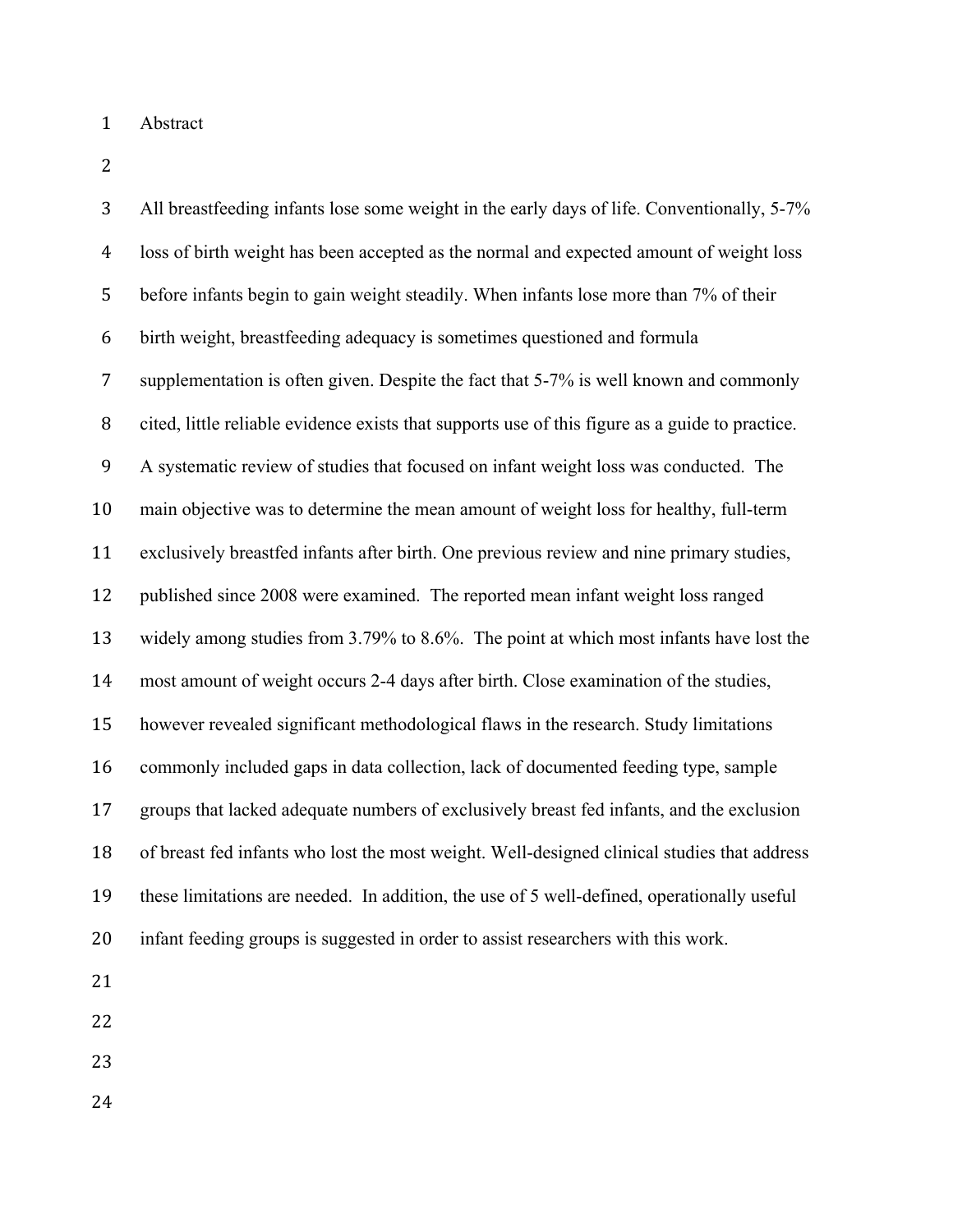Background

 It is well established that some degree of early neonatal weight loss is normal. For the first two days of life, breastfeeding infants receive only small amounts of colostrum from the breast. After lactogenesis stage II (secretory activation) begins 29 usually on the  $3<sup>rd</sup>$  day of life, most infants will begin to gain weight steadily. For a small percentage of infants, too much weight loss may indicate a problem. Potential problems may include poor breastfeeding management, undiagnosed metabolic disorders, 32 neurological disorders or other infant morbidities that cause poor feeding<sup>1</sup>. A serious outcome of unrecognized feeding problems and too much weight loss can be hypernatremic dehydration. Complications of hypernatremic dehydration may include renal and liver failure, disseminated intravascular coagulation, intracranial hemorrhage, 36 seizure and death.

 For many years 5-7% loss of birth weight, has been considered the normal and 38 expected amount of physiological weight loss for breastfed infants.<sup>3,4,5</sup> This figure is now being challenged. Researchers are suggesting that little is actually known about weight 40 changes in term babies during the first two weeks of life.<sup>6,7</sup> Until recently, the growth of breastfed babies was judged by a standard that was derived from data collected on 42 children who had largely been artificially fed.<sup>6,8</sup> It was not until 2010 that updated 43 growth charts were disseminated by the World Health Organization  $(WHO)^9$  and reflect growth patterns among children predominantly breastfed. Indeed, health differences between breast and formula fed infants have become increasingly clear. Breastfeeding is 46 positively associated with fewer respiratory, gastrointestinal, and ear infections.<sup>10,11</sup> Later in life, breastfed infants experience less Type I and II diabetes, heart disease and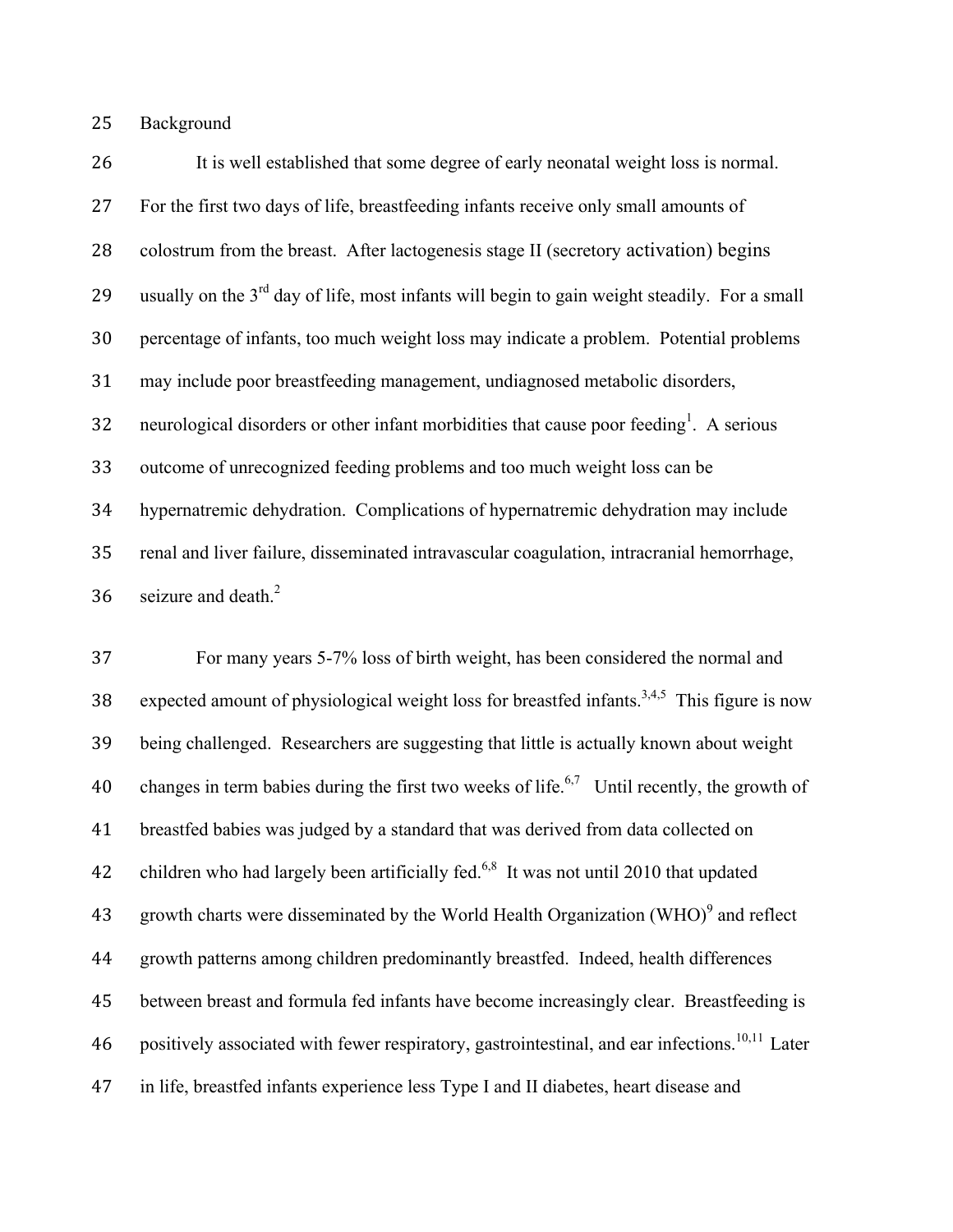48 obesity.

| 49 | There are several well-documented factors associated with increased infant                              |
|----|---------------------------------------------------------------------------------------------------------|
| 50 | weight loss after birth. These factors include higher weight at birth, female gender,                   |
| 51 | advanced maternal age and education, cesarean delivery, and jaundice. <sup>13,14</sup> Delayed          |
| 52 | lactogenesis has also been demonstrated to correlate strongly with increased weight loss <sup>3</sup> . |
| 53 | Recently, studies have also shown that intravenous fluid given during the antepartum                    |
| 54 | period can impact the amount of weight loss in the neonatal period. <sup>1,15</sup>                     |

 Currently, different opinions exist about what constitutes normal infant weight loss and when this weight loss is considered to be excessive. Controversy also exists 57 about when interventions, such as formula supplementation, should be initiated.<sup>1,7</sup> The 58 International Lactation Consultant Association<sup>16</sup> and the Academy of Breastfeeding 59 Medicine, both suggest that breastfeeding management should be evaluated in those 60 infants who exceed a 7% loss. The 2012 American Academy of Pediatrics<sup>8</sup> policy statement 'Breastfeeding and the Use of Human Milk' also notes that breastfeeding infants should have a weight loss of no more than 7%.

63 Some researchers use  $> 7\%$  as a marker for excessive weight loss<sup>18,19</sup> while other 64 use  $\geq 10\%$ .<sup>15,20,21</sup> In a systematic review of infant physiological weight loss, Noel-Weiss 65 et al.<sup>7</sup> noted that the choice of 7 or 10% appears to be an arbitrary demarcation of substantial weight loss. Despite these differing professional opinions and lack of evidence, the percentage of weight lost after birth remains one of the most frequently used measures to assess infants' well being. What is well known however is that administering supplemental formula when not medically indicated interferes with the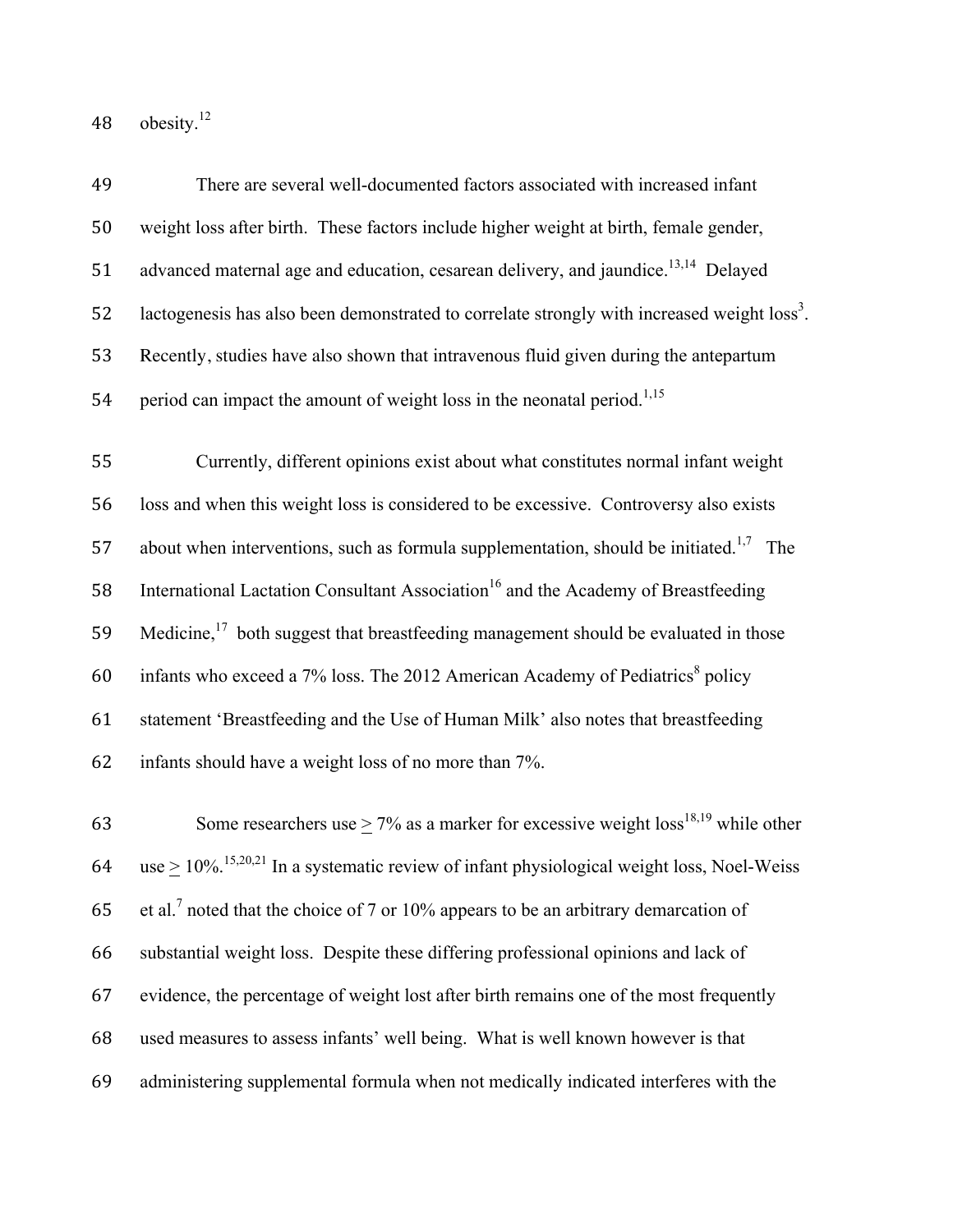| 70 | establishment of effective breastfeeding. <sup>22</sup> This is especially true in the early days of life |
|----|-----------------------------------------------------------------------------------------------------------|
| 71 | before lactogenesis is well established. Therefore, in order to prevent unnecessary                       |
| 72 | formula supplementation, clinicians need to know the difference between normal and                        |
|    | 73 abnormal weight loss. <sup>2</sup>                                                                     |

Methodology

 A systematic review of the literature was conducted to answer two research questions. The first, what is the mean amount of weight loss for healthy, full-term exclusively breastfed infants after birth? The second, when do most breastfed infants reach their nadir or greatest point of weight loss after birth?

 To answer these questions, a database search was conducted through the University of Rhode Island Library. Four electronic databases were searched including the Cochrane Database of Systematic Reviews, MEDLINE, CINAHL and PupMED. Primary keywords included breastfeeding, infant, weight and weight loss. Inclusion criteria were English only, reviews and primary studies whose main objective was to determine normal patterns of weight loss for healthy, full-term infants. All research designs and all countries of origin were considered for inclusion. The last systematic 86 review of the same topic was conducted in  $2008<sup>7</sup>$  and therefore the search was limited to 87 publications dated from 2008 – 2015. In addition to the review by Noel-Weiss, nine primary studies were found that met these inclusion criteria.

Results

90 In 2008 Noel-Weiss and colleagues<sup>7</sup> completed a systematic review on physiological weight loss in the breastfed neonate. The objective of that review was to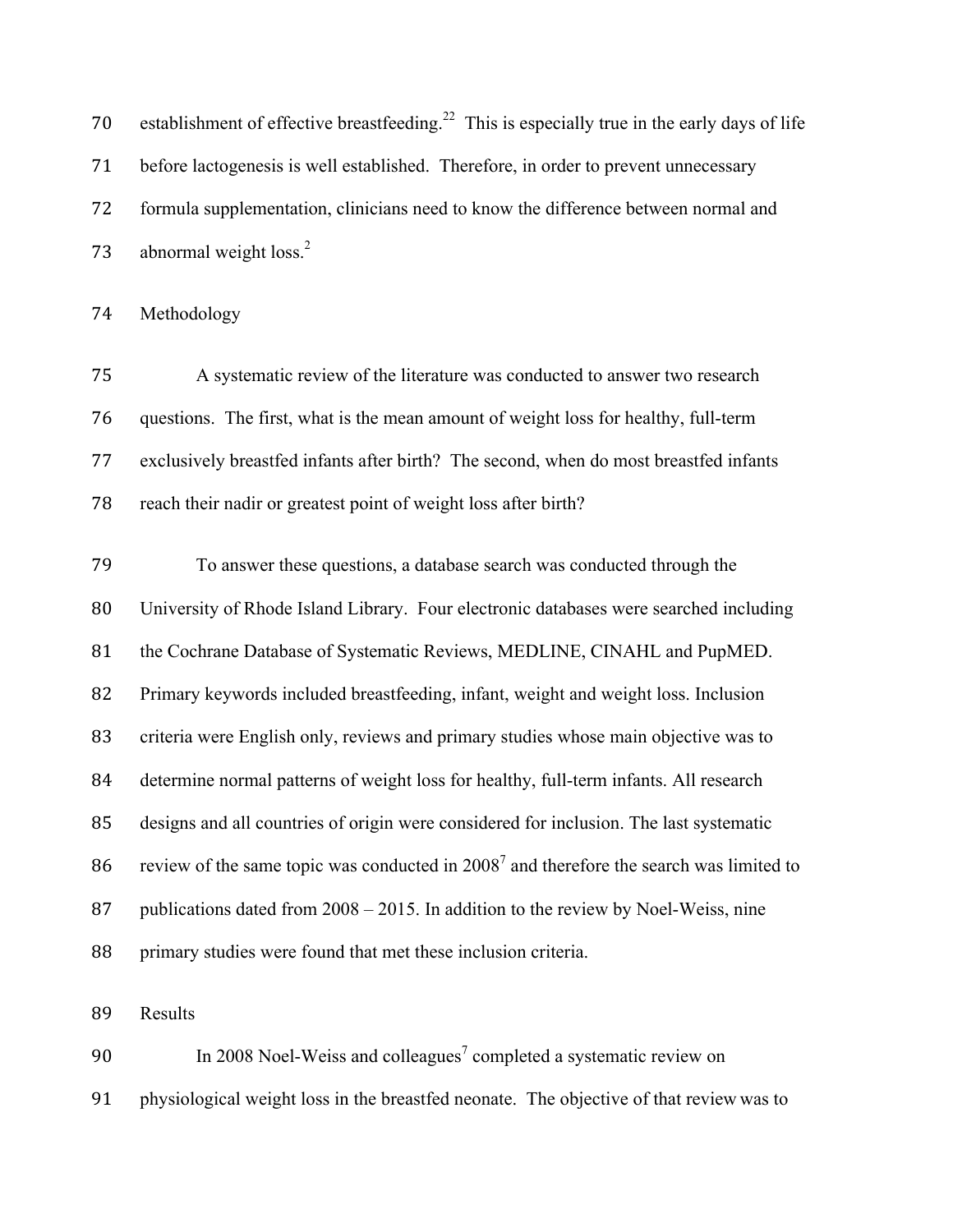establish the reference weight loss in the first two weeks of life for exclusively breastfed neonates. Authors included in this review primary research studies with weight loss data for healthy, full-term, exclusively breastfed neonates. They found eleven studies that met the criteria; six of the studies researched non-weight topics but provided data about weight change patterns. The studies consisted of works from several different cultures; the sample sizes varied from 21 to 937 with a median of 120 participants. Results indicated that mean weight loss for healthy term infants ranged from 5.7% to 6.6%, with a standard deviation around 2%. Day 2 and 3 following birth appeared to be the days of maximum weight loss and the majority of infants regained their birth weight within the 101 first two weeks after birth.<sup>7</sup> Since 2008, nine primary studies with a focus on determining normal patterns of infant weight loss in full-term infants have been published (Table I).

104 In 2008, Crossland, Richmond, Hudson, Smith, and Abu-Harb<sup>6</sup> completed a prospective study to explore weight changes in 253 healthy full-term, singleton infants. Infants were born in the Sunderland Royal Hospital in the United Kingdom and cared for by midwifery teams that routinely practice skin-to-skin care after birth and encouraged on demand breast feedings. Infants in the study were born via vaginal and cesarean section (CS) delivery. Weights were collected in the hospital and the mothers weighed infants daily at home for 2 weeks or longer, until the infant returned to birth weight. A total of 46 infants were dropped from the study due to consecutive missing weights. Among the breastfed infants who were dropped, 13 had switched to formula feeding. This resulted in 113 a total of 111 exclusively breastfed infants and 142 formula fed infants in the study.<sup>6</sup> Data showed that the mean weight loss for exclusively breastfed infants was 6.4% (5.5 –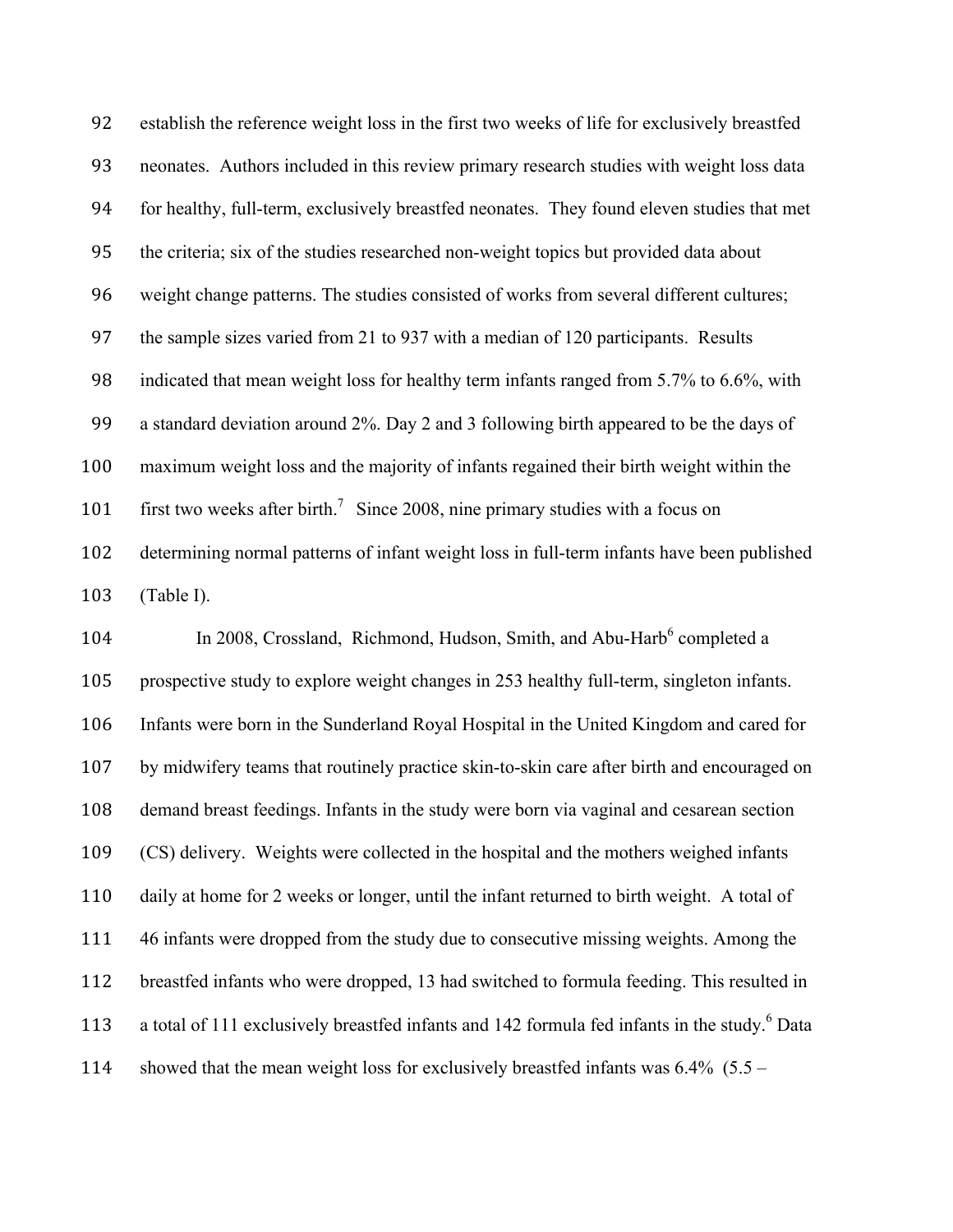7.3%). The mean weight loss for formula fed infants was 3.7% (2.7- 4.7%). For both groups, the nadir of weight loss was day 3 of life. A total of 85% of all infants regained 117 their birth weight by two weeks of age.

118 In 2010 Mulder, Johnson and Baker<sup>18</sup> studied excessive weight loss in 53 breastfed infants born at a mid-western community hospital in the United States (U.S.). A secondary analysis of data from a psychometric study examining the Mother Infant Breastfeeding Progress Tool was completed. This convenience sample included women who were, "attempting" to breastfed and who delivered stable infants between 35-42 weeks gestation. A total of 31 (59.6%) infants in the study were born via vaginal delivery and 20 (38.5%) were born via CS. Infant weights were collected for two days. The 125 reported mean weight loss that occurred on day  $1-2$  was  $3.79 + 1.25\%$ . The researchers 126 also reported that 20.8% of infants lost  $\geq$  7% of their birth weight by day 2 of life.<sup>18</sup> 127 Also in 2010, Flaherman, Bokser and Newman<sup>23</sup> evaluated the relationship

 between weight loss at < 24 hours and subsequent in-hospital weight loss > 10%. The authors described how targeting infants at risk for greater weight loss could allow for the provision of more supportive care. A retrospective analysis was completed that included 1049 term infants born at the University of California, San Francisco. Exclusively breastfed infants were categorized with mixed feeding infants and the reported mean weight loss was 6.1+2.1% and the mean time to weight nadir was 38.7+18.5 hours. The 134 researchers were able to demonstrate that infants who lost  $> 4.5\%$  birth weight at  $< 24$ 135 hours were at greater risk for weight loss of  $> 10\%$ <sup>23</sup>

136 A prospective study by Grossman et al. $^{24}$  sought to determine the weight-loss nadir among infants born at a Baby-Friendly hospital in Boston, Massachusetts. The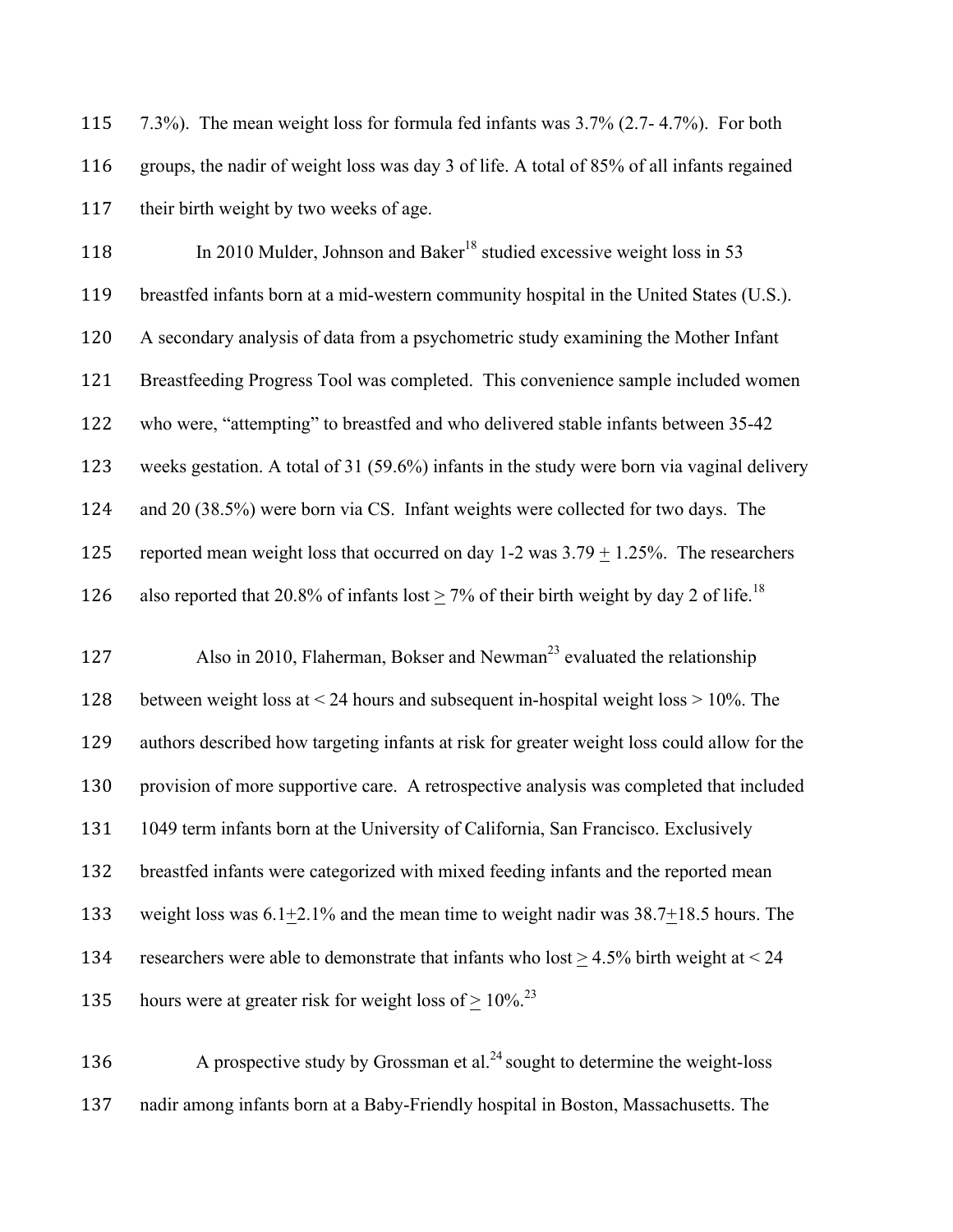| 138 | objective was to identify predictors of weight loss in the first week of life. A total of 121       |  |  |  |  |
|-----|-----------------------------------------------------------------------------------------------------|--|--|--|--|
| 139 | healthy, term infants born via vaginal and CS were included in the study. Hospital                  |  |  |  |  |
| 140 | weights were recorded; in addition research assistants collected daily weights for one              |  |  |  |  |
| 141 | week following birth. Results indicated that exclusive breast milk fed infants ( $n = 32$ )         |  |  |  |  |
| 142 | lost 5.5 $\pm$ 2.0%, mainly breastfed infants (n = 66) lost 5.5 $\pm$ 2.1%, mainly formula-fed      |  |  |  |  |
| 143 | infants (n = 16) lost 2.7 + 1.7% and exclusively formula-fed infants (n=7) lost $1.2 + 1.0\%$       |  |  |  |  |
| 144 | $(P< 0.001)$ . The mean time to nadir was 2.5 days after birth and ranged from 0 to 7 days.         |  |  |  |  |
| 145 | Feeding category, gestational age, and insurance were the greatest predictors of percent            |  |  |  |  |
| 146 | weight-loss. <sup>24</sup>                                                                          |  |  |  |  |
| 147 | In 2012, Preer, Newby, and Philipp <sup>25</sup> published a study of 200 infants delivered at      |  |  |  |  |
| 148 | a Boston Medical Center also designated as a Baby-Friendly facility. The objective of               |  |  |  |  |
| 149 | that study was to determine average weight loss among exclusively breastfed infants                 |  |  |  |  |
| 150 | delivered by CS and to identify correlates of greater than expected weight loss. Hospital           |  |  |  |  |
| 151 | staff collected daily weights during the post partum stay, for 3-4 days. Researchers found          |  |  |  |  |
| 152 | the mean weight loss for full-term, exclusively breastfed infants was $7.2\% \pm 2.1\%$ . A         |  |  |  |  |
| 153 | total of 75% of the infants reached their nadir of weight loss prior to discharge (day 3 or         |  |  |  |  |
| 154 | 4). In addition absence of labor prior to CS ( $p = .0004$ ), lower gestational age ( $p = .0004$ ) |  |  |  |  |
| 155 | and higher birth weight ( $p$ < .0001) were all associated with greater than expected weight        |  |  |  |  |
| 156 | loss. <sup>25</sup>                                                                                 |  |  |  |  |
|     |                                                                                                     |  |  |  |  |

 A retrospective, chart review was completed by Davanzo, Cannioto, Ronfani, 158 Monasta, and Demarini.<sup>14</sup> Researchers studied 1003 full-term infants who had been admitted to the regular newborn nursery of the Institute of Maternal and Child Health in Trieste, Italy. This is a level 3 maternity hospital where rooming in is practiced. The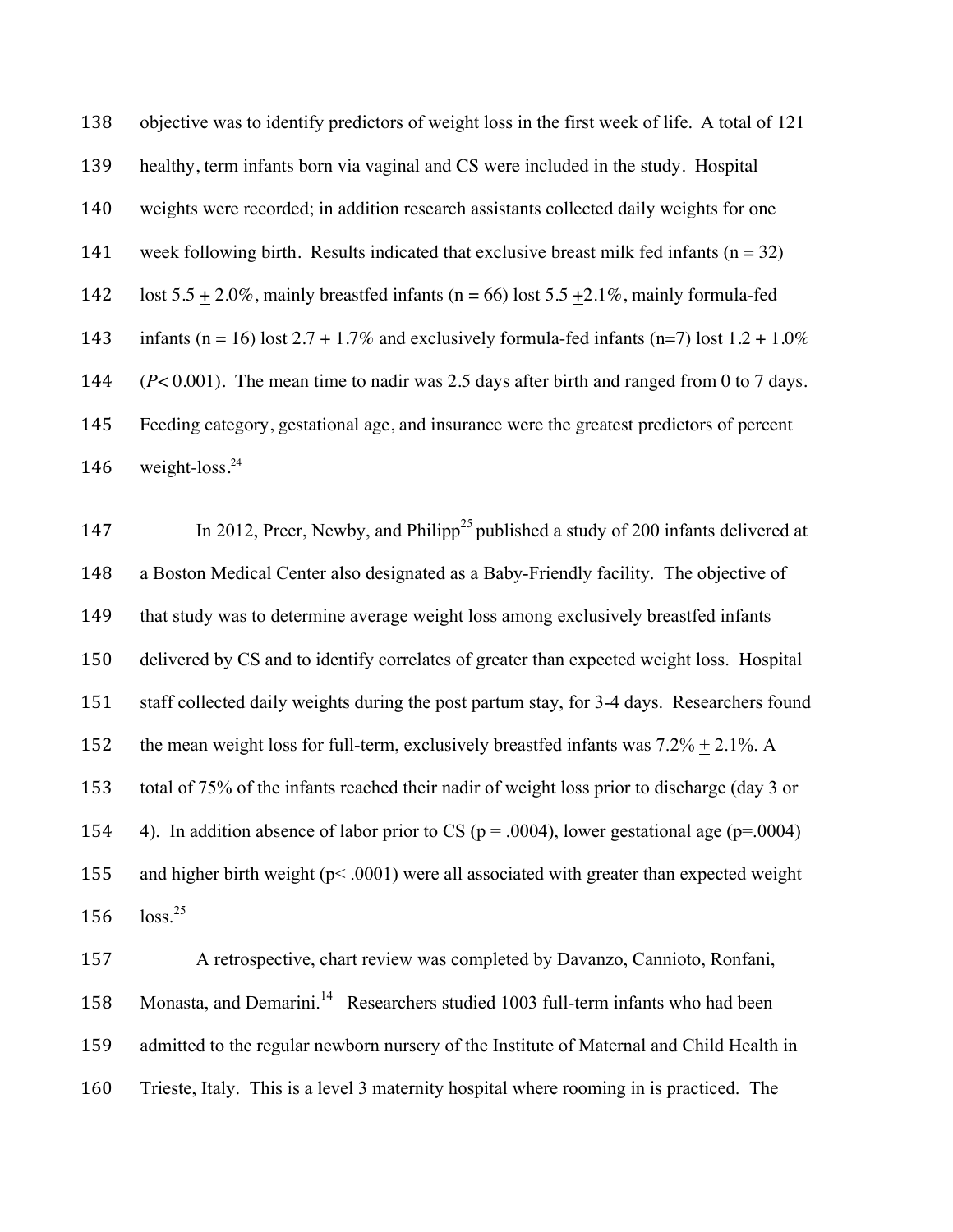objective was to assess the extent of neonatal weight loss and its association with selected clinical variables. Infants were weighed daily until discharge on day 2-4; infants born via vaginal and CS were included. A mean percent weight loss of 6.3% + 2.0% for the 164 breastfed group and  $7.5 + 2.4\%$  for the formula fed group was reported. For all infants, 165 the weight loss during hospitalization ranged from  $0 - 13.2$ %. Any formula feeding, CS, 166 hot season and jaundice were independently associated with neonatal weight loss  $> 8\%$ .<sup>14</sup> 167 Fonseca, Severo, Barros and Santos<sup>13</sup> also examined the determinants of weight changes for infants during the first 96 hours of life. They prospectively sampled 1,288 full-term infants born in 5 different metropolitan hospitals in Porto, Portugal. Infants were weighed twice, once at birth and then again before discharge in order to determine total weight loss. For 61% of the total sample (n= 1,288), this second weight was collected at or prior to 48 hours of life. Exclusively breastfed infants made up the breastfed category (n = 291, 52.2%); all other infants were part of the formula/mixed-174 feeding group. The mean weight loss for all infants was  $6.7\%$  SD + 2.32; weight loss ranged between 0 and 18.2%. Excessive weight loss was positively associated with maternal age > 40 years, maternal education, cesarean delivery and phototherapy-treated 177 jaundice.<sup>13</sup>

178 In 2014, Bertini, Breschi and Dani<sup>20</sup> published a retrospective chart review of data from 1760 infants. All healthy, full-term, singleton infants born via vaginal delivery at the Margherita Birth Center at the University Hospital in Florence, Italy were enrolled. The infant feeding policies and procedures at this hospital complied with the WHO's Ten Steps to Successful Breastfeeding. The objective of the study was to construct a percentile chart of neonatal weight loss. Weight was recorded at birth and every 12 hours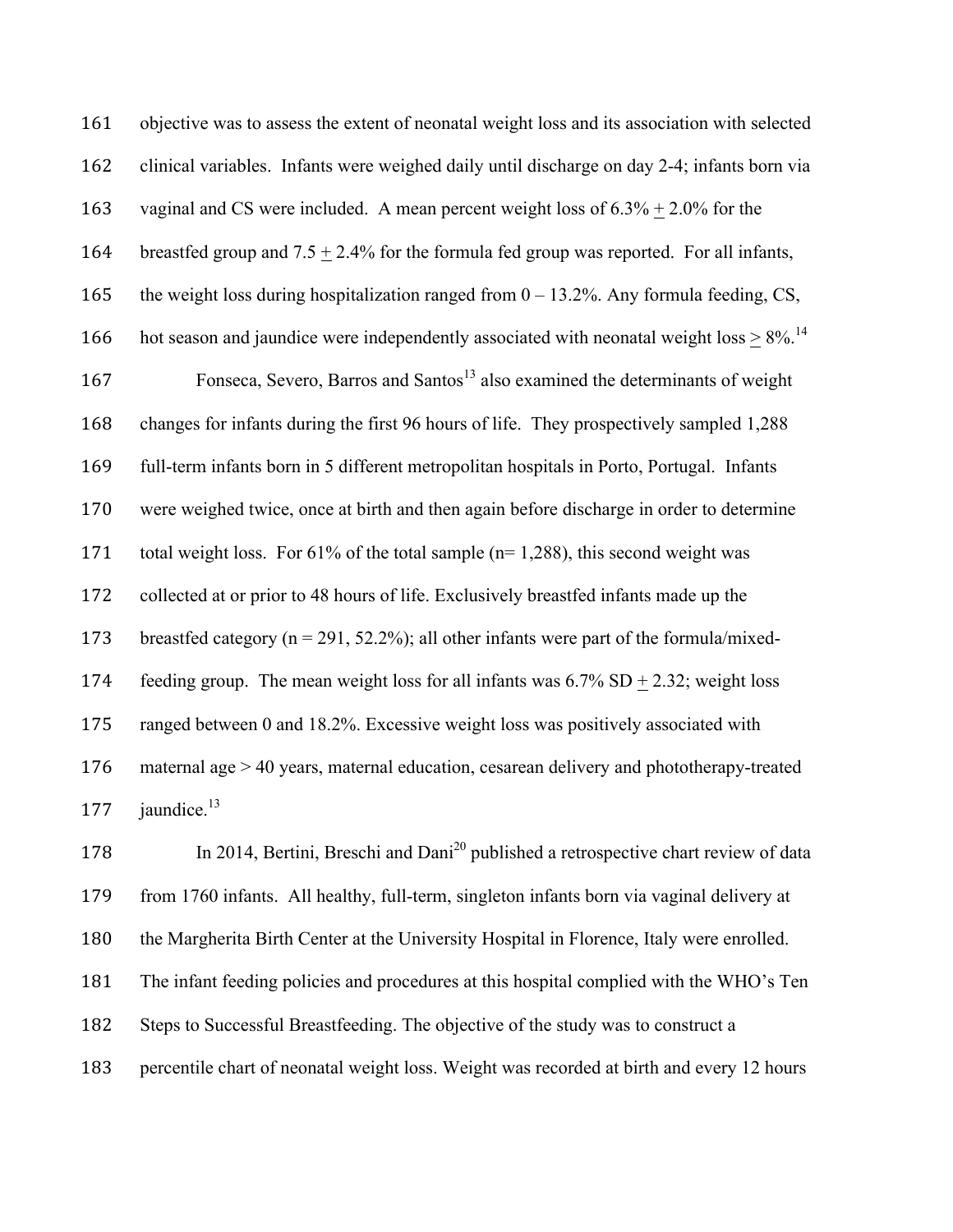| 184 | until discharge, which usually occurred between 48-72 hours of life. Results showed a                   |  |  |  |  |
|-----|---------------------------------------------------------------------------------------------------------|--|--|--|--|
| 185 | mean weight loss of $5.95\% \pm 1.73$ (range 0.0% - 9.9%). No infants in this study lost                |  |  |  |  |
| 186 | $> 10\%$ of their birth weight. The mean time to nadir was $43.72 + 11.6$ hours after birth             |  |  |  |  |
| 187 | and ranged from 12-72 hours. <sup>20</sup>                                                              |  |  |  |  |
| 188 | Most recently, Flaherman et al. <sup>26</sup> introduced early weight loss nomograms for                |  |  |  |  |
| 189 | exclusively breastfed newborns based on delivery mode. The researchers retrospectively                  |  |  |  |  |
| 190 | extracted recorded weights from the charts of $108,907$ singleton infants born $> 36$ weeks             |  |  |  |  |
| 191 | gestation at Northern Kaiser Permanente hospitals. The authors found that differences in                |  |  |  |  |
| 192 | weight loss by delivery method became evident 6 hours after delivery and persisted over                 |  |  |  |  |
| 193 | time. For infants delivered vaginally, the median weight loss was 4.2%, 7.1%, and 6.4%                  |  |  |  |  |
| 194 | at 24, 48, and 72 hours of age. For infants born via CS, the median percent weight loss                 |  |  |  |  |
| 195 | was 4.9%, 8.0% 8.6%, and 5.8% at 24, 48, 72, and 96 hours after delivery. Hour-by-hour                  |  |  |  |  |
| 196 | nomograms were created to assist in early identification of infants who might be on a                   |  |  |  |  |
| 197 | trajectory for excessive weight loss and associated adverse outcomes. <sup>26</sup>                     |  |  |  |  |
| 198 | Five of the primary studies presented in this review were conducted in the U.S.                         |  |  |  |  |
| 199 | and four were completed in Europe. Two of the U.S. studies took place in facilities that                |  |  |  |  |
| 200 | had earned the Baby Friendly award. <sup>24,25</sup> The Baby-Friendly Hospital Initiative is a         |  |  |  |  |
| 201 | global program supported by the World Health Organization and the United Nations                        |  |  |  |  |
| 202 | Children's Fund that recognizes hospitals and birth centers that give optimal                           |  |  |  |  |
| 203 | breastfeeding support. Many Baby-Friendly policies and practices impact the likelihood                  |  |  |  |  |
| 204 | that a breastfed infant will not receive formula in the first two days of life. <sup>27</sup> Among the |  |  |  |  |
| 205 | European studies, three of the authors described routine practices such as rooming-in and               |  |  |  |  |
| 206 | skin to skin care which are also known to improve breastfeeding outcomes. <sup>6,14,20</sup>            |  |  |  |  |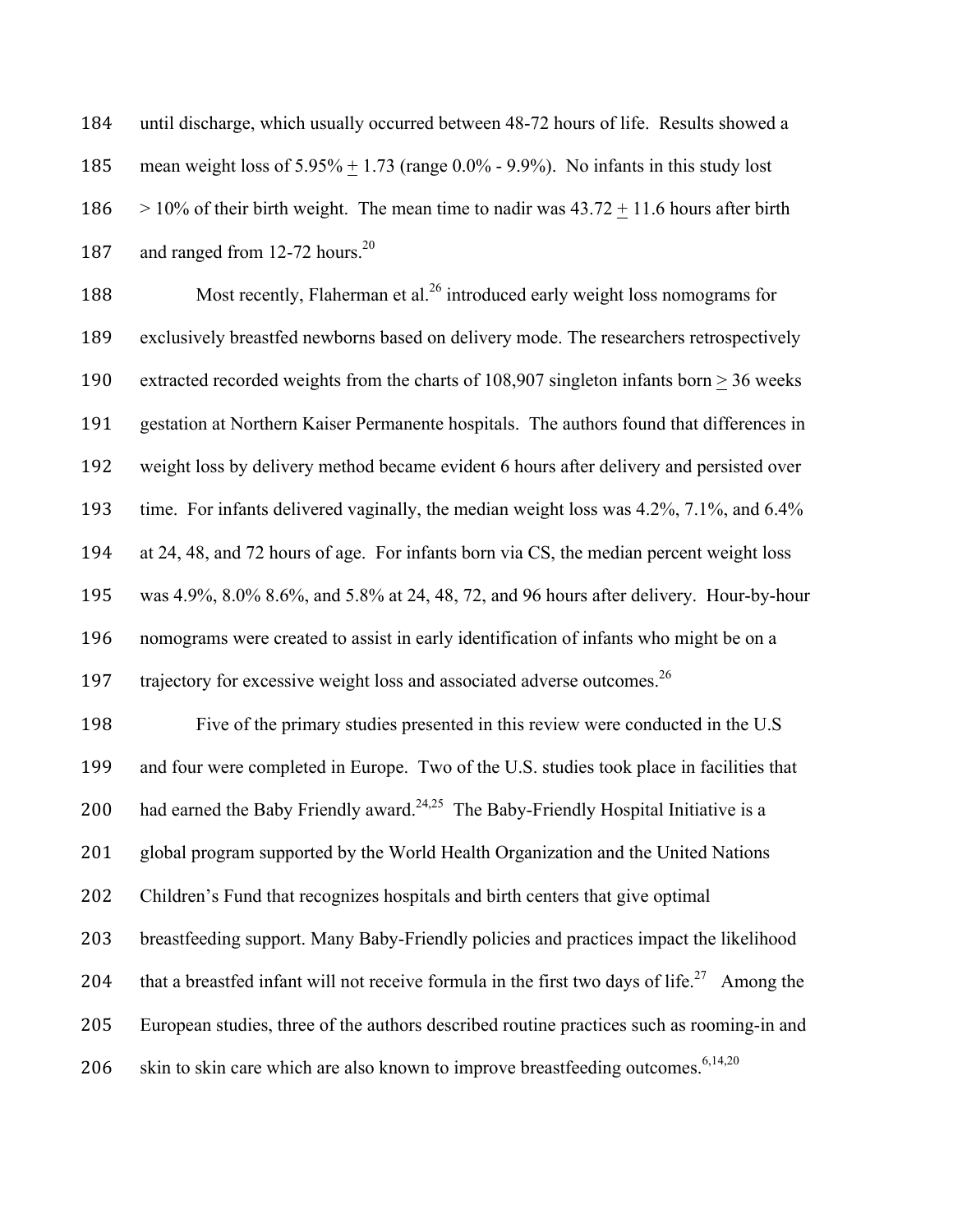| 207 | The sample sizes in the nine studies in this review ranged from 53 to 108,907                                       |
|-----|---------------------------------------------------------------------------------------------------------------------|
| 208 | participants. The mean infant weight loss ranged from a low <sup>18</sup> of $3.79 + 1.25$ to a high <sup>25</sup>  |
| 209 | of 7.2% $\pm$ 2.1%. When reported in hours, time to nadir ranged from a low <sup>23</sup> of 38.7                   |
| 210 | +18.5 to a high <sup>20</sup> of 43.72 $\pm$ 11.6 hours. Other researchers reported that the time to reach          |
| 211 | nadir was longer, taking on average 3-4 days <sup><math>6,25</math></sup> . Overall, as compared to the findings in |
| 212 | the review by Noel-Weiss, there is a slightly greater amount of reported weight loss and a                          |
| 213 | slightly longer time to nadir. Close examination of these nine studies, however, reveals                            |
| 214 | several reasons why there is still insufficient evidence to determine normal physiological                          |
| 215 | weight loss and time to nadir for breastfed infants.                                                                |

Discussion

217 In 2008, Noel-Weiss and colleagues<sup>7</sup> reported consistent problems with methodology in the breastfeeding studies included in their review; specifically there were major gaps in data collection. In most of the studies infant weights were not measured daily after discharge. Lack of measurements made determining the lowest weight and normal patterns of weight loss impossible. Another limitation was a lack of clarity among feeding groups. Most of the studies in the 2008 review did not identify when infants received supplemental formula feedings. This is an important consideration as newborn infants who consume formula lose less weight compared to infants who are breastfed.

 Unfortunately these same problems continue to be present in the current literature. Specifically, the gap in daily weight collections is a major limitation. In several of the studies, researchers reported that weights were measured for 2 to 4 days after birth. Yet,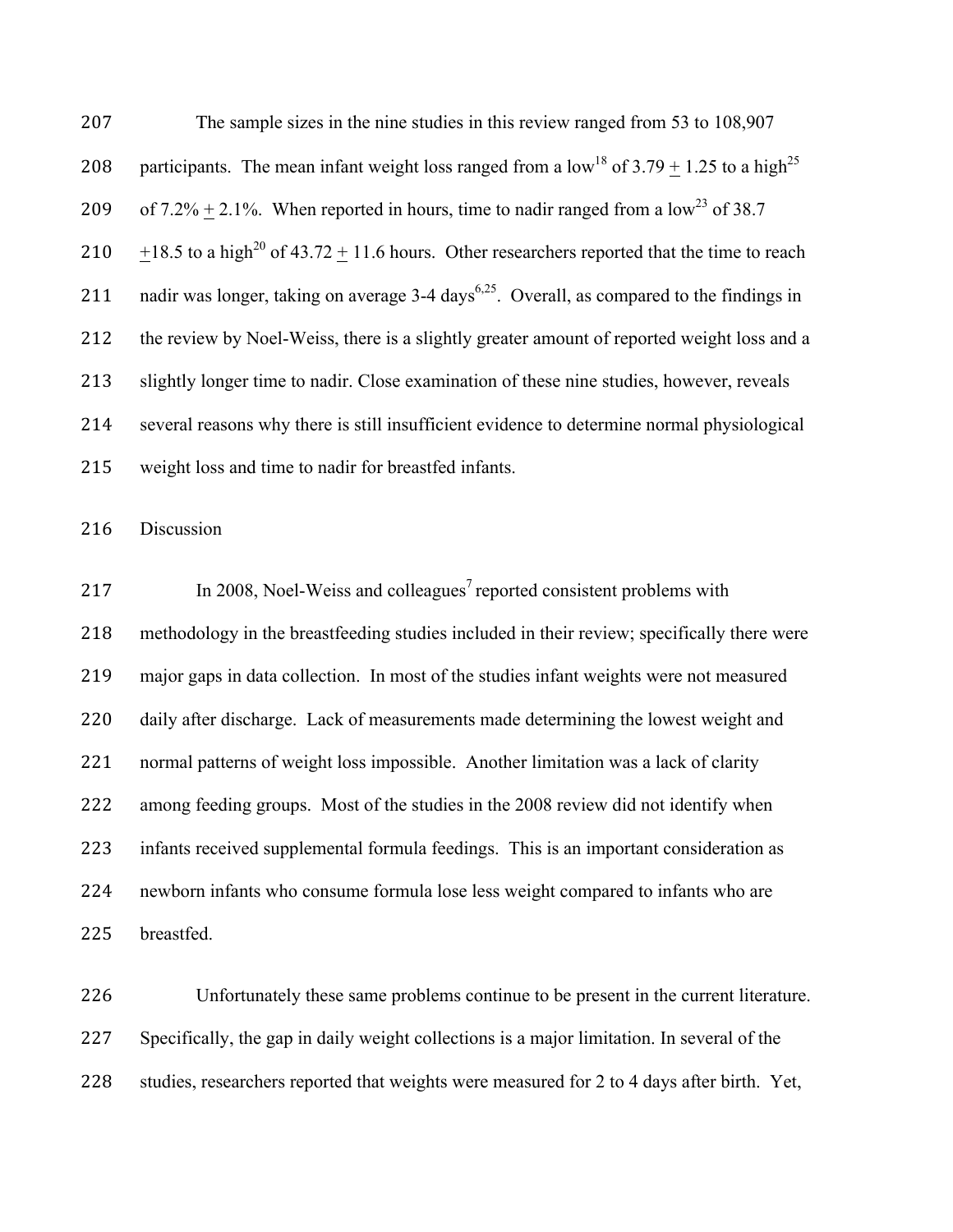| 229 | the majority of infants in all of these studies had hospital weights collected for only two                         |
|-----|---------------------------------------------------------------------------------------------------------------------|
| 230 | days or less often. <sup>13,14,20,25,26</sup> Most of the infants were vaginally delivered and so were              |
| 231 | discharged from the hospital by the first or second day of life. In the largest study,                              |
| 232 | published by Flaherman et al. <sup>26</sup> , a total of 83,433 (76.6%) infants were born vaginally and             |
| 233 | 25,474 (23.4%) were delivered by CS. In this study 72% of the vaginally delivered                                   |
| 234 | infants had only 1 weight recorded in addition to their birth weight. Additionally, 75% of                          |
| 235 | the infants delivered by CS had $\geq$ 2 weights recorded prior to discharge. <sup>26</sup> Interestingly,          |
| 236 | in the work by Mulder et al., <sup>18</sup> weights on all infants were only collected for two days no              |
| 237 | matter the type of delivery. Not surprisingly, this study generated the lowest mean                                 |
| 238 | percentage of weight loss $(3.79\% + 1.25\%)$ . <sup>18</sup> The majority of infants in that study had             |
| 239 | probably not reached their nadir of weight loss before data collection ceased.                                      |
| 240 | Lack of measurements also impacts the reported time to nadir. The only way to                                       |
| 241 | accurately determine time to nadir is to weigh infants daily until they begin to gain                               |
| 242 | weight. Crossland <sup>6</sup> demonstrated this very strategy and weighed infants daily for a                      |
| 243 | minimum of 14 days after birth. These authors found that most infants reached the nadir                             |
| 244 | of weight on day 3, later than was reported by Bertini et al. <sup>20</sup> and Flaherman et al. <sup>26</sup> . If |
| 245 | weights are not recorded daily until the time when infants begin to gain, researchers are                           |
| 246 | left making best guesses as to when the maximum amount of weight loss has occurred.                                 |
| 247 | Problems with the clear identification of infant feeding groups also continue to be                                 |
| 248 | prevalent in the literature. Mulder et al. <sup>18</sup> included women who were "attempting" to                    |
| 249 | breastfed their infants. They did not indicate if breastfeeding was successful or if                                |
| 250 | formula was given. Similarly, in the large study ( $n=1760$ ) done by Bertini et al., <sup>20</sup>                 |
| 251 | researchers described how the infant feeding policies and procedures at the hospital                                |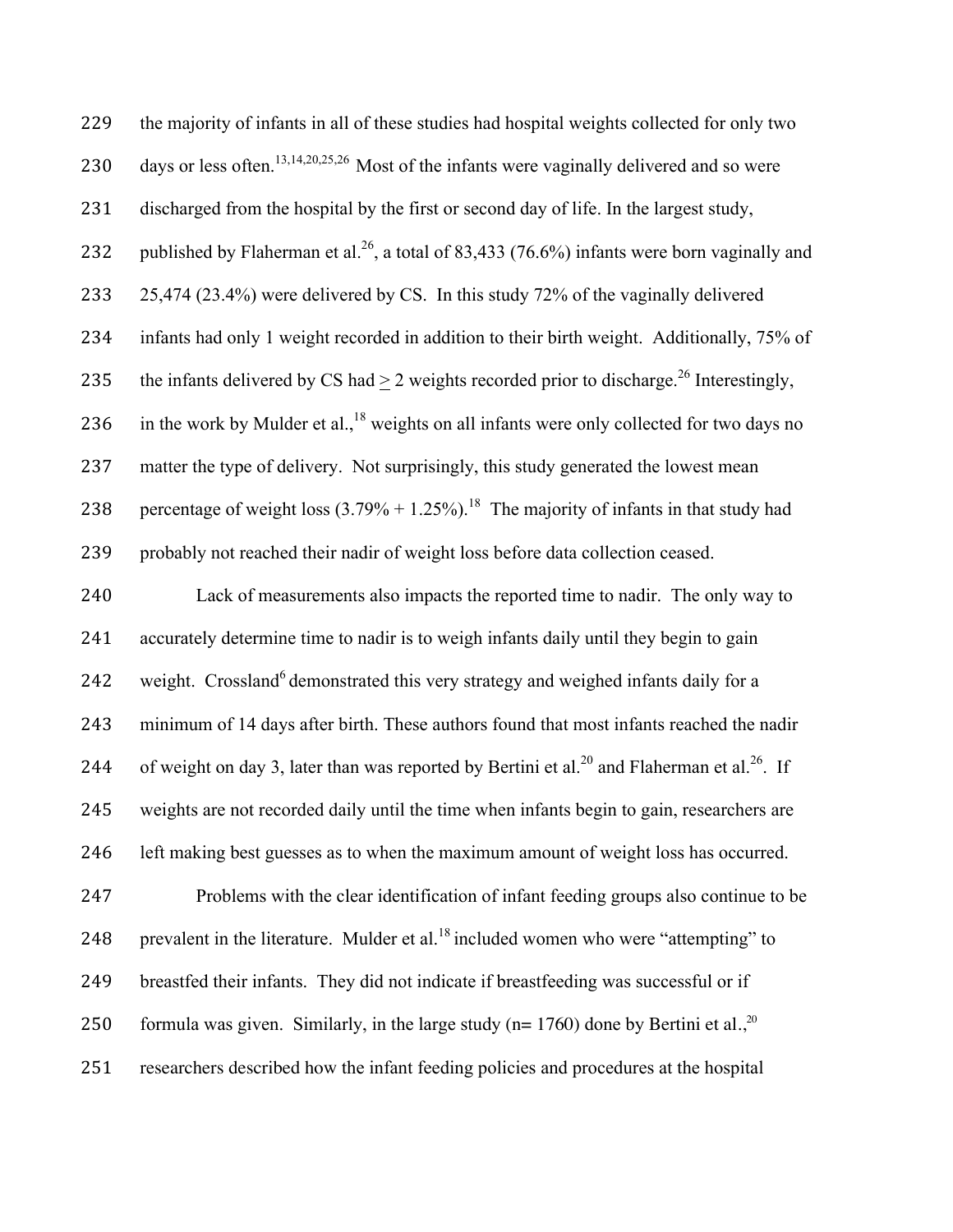complied with the WHO's Ten Steps to Successful Breastfeeding. They suggested that all infants in this study were exclusively breastfed but they did not collect data regarding feeding type. Unfortunately, birth in an environment supportive of breastfeeding is not an assurance that the infants born there are actually breastfed. It is very likely that many infants in both of these studies consumed formula in varying amounts.

 Other researchers recorded infant feeding type but combined feeding groups for 258 data analysis. Flaherman et al.<sup>23</sup> sampled 1049 infants, 853 (86%) were exclusively breastfeeding, 144 (14%) were given mixed feedings and 53 (5%) were given formula feeding. For data analysis, they collapsed the exclusive and mixed feeding infants, which 261 resulted in a mean weight loss of  $6.1 + 2.1\%$ . It is possible that the inclusion of infants who consumed supplemental formula decreased the total amount of weight loss. The 263 study by Davanzo et al.<sup>14</sup> used a similar approach. The authors used the WHO breastfeeding definitions but combined exclusive and predominant breastfeeding infants together into one category. They also combined complementary breastfed infants together with formula fed infants. Interestingly, this was the only study that has ever reported a greater percent of mean weight loss among formula fed versus breastfed 268 infants (7.5+2.4% vs. 6.3+2.0%,  $p = 5(001)^{14}$ . The combination of complementary (mixed) breastfed infants together with infants who were formula fed may have impacted the results. Some of the complementary breastfed infants were likely given formula due to excessive weight loss, which may have increased the total weight loss for that group.

 Lack of clarity among infant feeding groups is a challenging problem, particularly for studies focused on infant weight. At first glance, the solution may appear simple; researchers must carefully control their sample and include adequate numbers of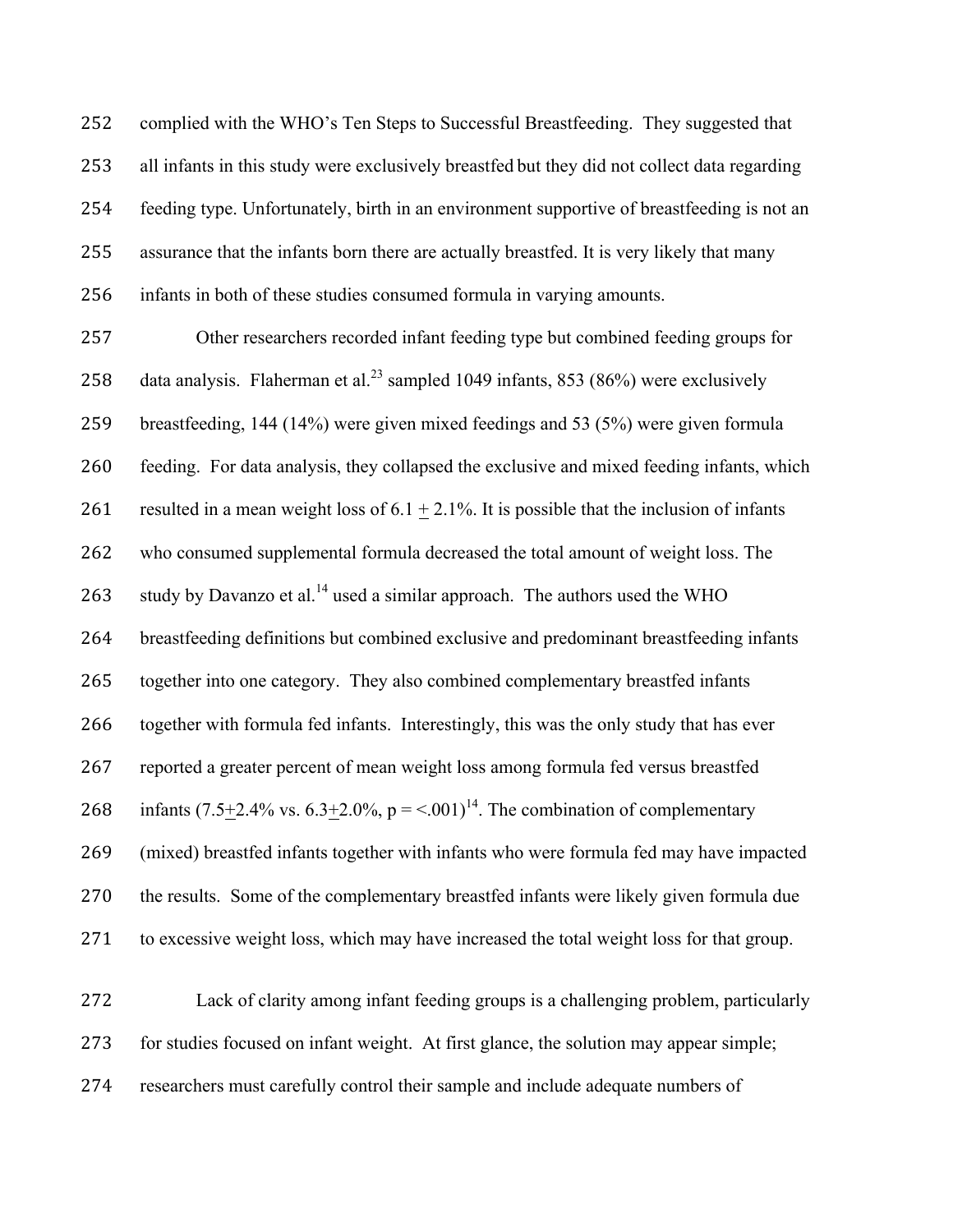exclusively breastfed infants. This seemingly simple solution, however, presents a complex set of challenges. If breastfed infants lose too much weight, they are often given formula supplementation. Yet, in order to determine patterns of weight loss among the exclusively breastfed, infants fed formula must be excluded from the sample group. After excluding supplemented infants, the end result may be a sample that is biased as it contains only those infants who did not lose much weight. This exact scenario was 281 demonstrated in several of the studies<sup>14,25,26</sup>.

282 Preer et al.<sup>25</sup> described how breastfeeding infants with excessive weight loss were given formula supplementation and excluded from their study. As described by the authors, this resulted in a sample that was not representative of the true population of 285 breastfed infants<sup>25</sup>. Similarly, Davanso et al.<sup>14</sup> noted that when neonatal weight loss was  $286 > 8\%$ , supplemental feedings were often given. In the largest study, Flaherman<sup>26</sup> also described how 16,871 breastfed infants (15.4%) received formula supplementation and were removed from the study. In this study, formula was frequently given to treat excessive weight loss. As a result, the amount of weight loss in the exclusively breastfed population may have been underestimated. Flaherman et al. coped with this limitation by 291 implementing a sensitivity analysis that matched censored to uncensored infants<sup>26</sup>. The nomograms were recreated based on this matching strategy and the results indicated that removing these infants from the sample group did not create a substantial source of bias. No other published studies have used this matching strategy.

 In the end, it may not be possible to create large sample groups in which all infants are exclusively breastfed. Therefore, researchers must do the next best thing. Sample groups must be created that more accurately report what infants are consuming.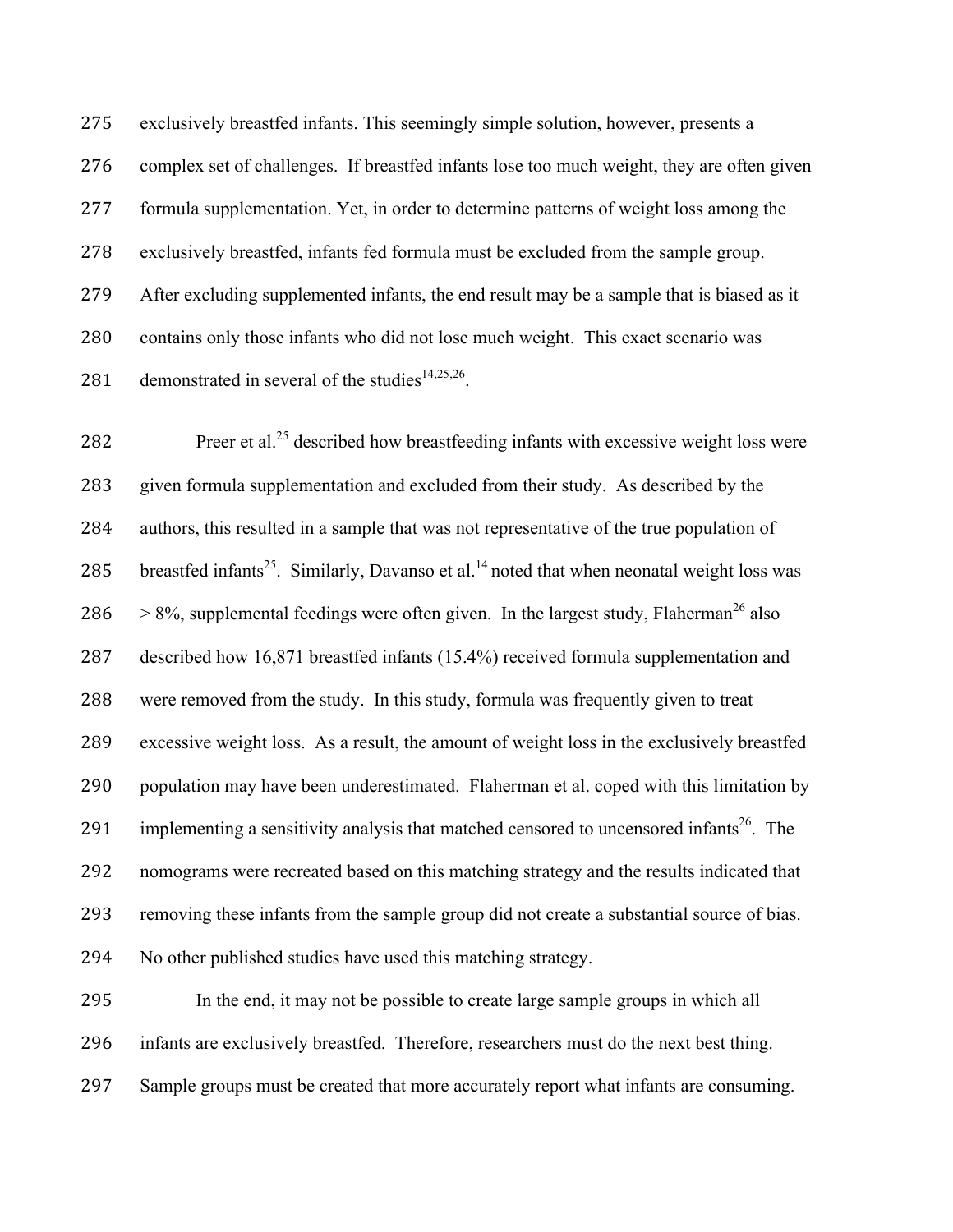Table II outlines five definitions for infant feeding groups as proposed by this author in 2010. These definitions are operationally useful and allow for the inclusion of almost 300 every infant into an appropriate sample group.<sup>28</sup> Mean weight loss can be established for each category. While the inclusion of five categories may seem cumbersome, the problem of infants losing too much weight is generally limited to breastfed infants. Therefore the main categories of interest are the exclusive and predominantly breastfed feeding groups. Care providers would benefit from knowing more information about expected weight loss patterns for infants in these feeding categories.

Conclusion:

 In 2008 Noel-Weiss et al.<sup>7</sup> determined that the normal and expected amounts of infant weight loss after birth could not be accurately determined. In most of the eleven studies in their review, infant weights were not measured daily after discharge and infants were not clearly categorized into feeding groups. At the time, these two methodological flaws in the research made it impossible to determine a mean for normal physiological weight loss in term breastfed infants.

 The systematic review presented by this author was completed to determine if, since 2008, more scientific evidence has become available. Specifically, this author sought to determine the mean amount of weight loss for healthy, full-term exclusively breastfed infants after birth. In addition a second objective of this review was to determine when infants reach their nadir of lost birth weight. Unfortunately, the current literature still does not provide enough evidence to accurately answer these questions. The same methodological flaws reported in 2008 continue to be found in the current literature. A limited number of infant weights have been collected, feeding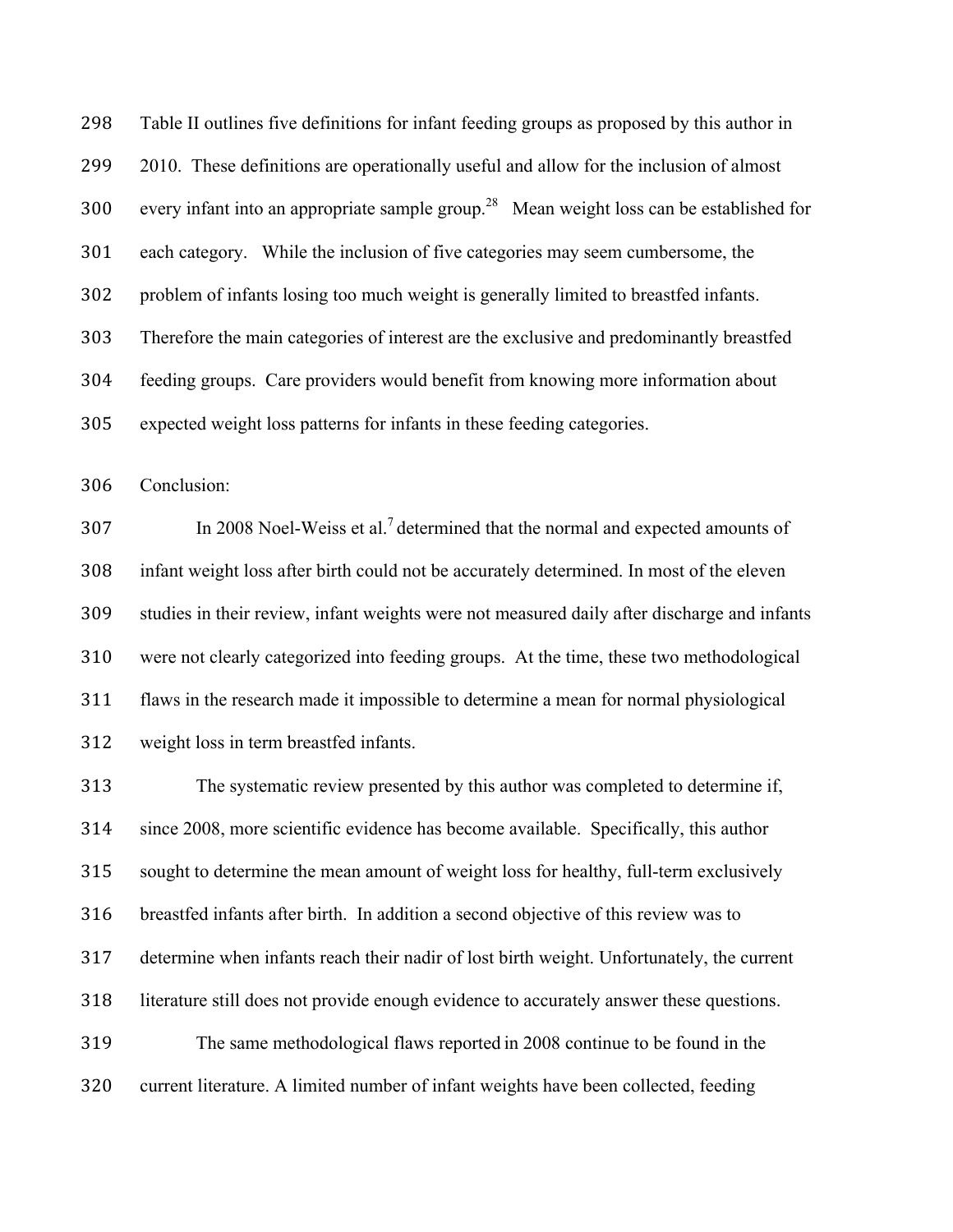methods have not always been well documented and infants feeding groups have been combined for data analysis. In addition, breastfed infants who lost the most amount of weight have been excluded from sample groups. As a result of these methodological flaws, an accurate mean percentage of infant weight loss and the time to nadir remain elusive. In fact, given that infants who received formula have been included while infants who lost the most have at times been excluded from sample groups, it is likely that the mean amount of infant weight loss for breastfeeding infants is higher than has ever been reported.

 Professional guidance and care in the early weeks of life can enhance 330 breastfeeding duration.<sup>29</sup> Alternatively, inaccurate information and ill-founded advice can easily derail breastfeeding efforts. Clinicians require accurate data in order to make sound decisions. Well-designed clinical studies are needed to determine the normal and expected patterns of weight loss for the breastfed infant. It is only when clinicians have this information that they can provide the best guidance and care in order to promote,

protect and support breastfeeding infants.

This research received no specific grant from any funding agency in the public,

- commercial, or not-for-profit sectors.
- 
- 
- 
- 
-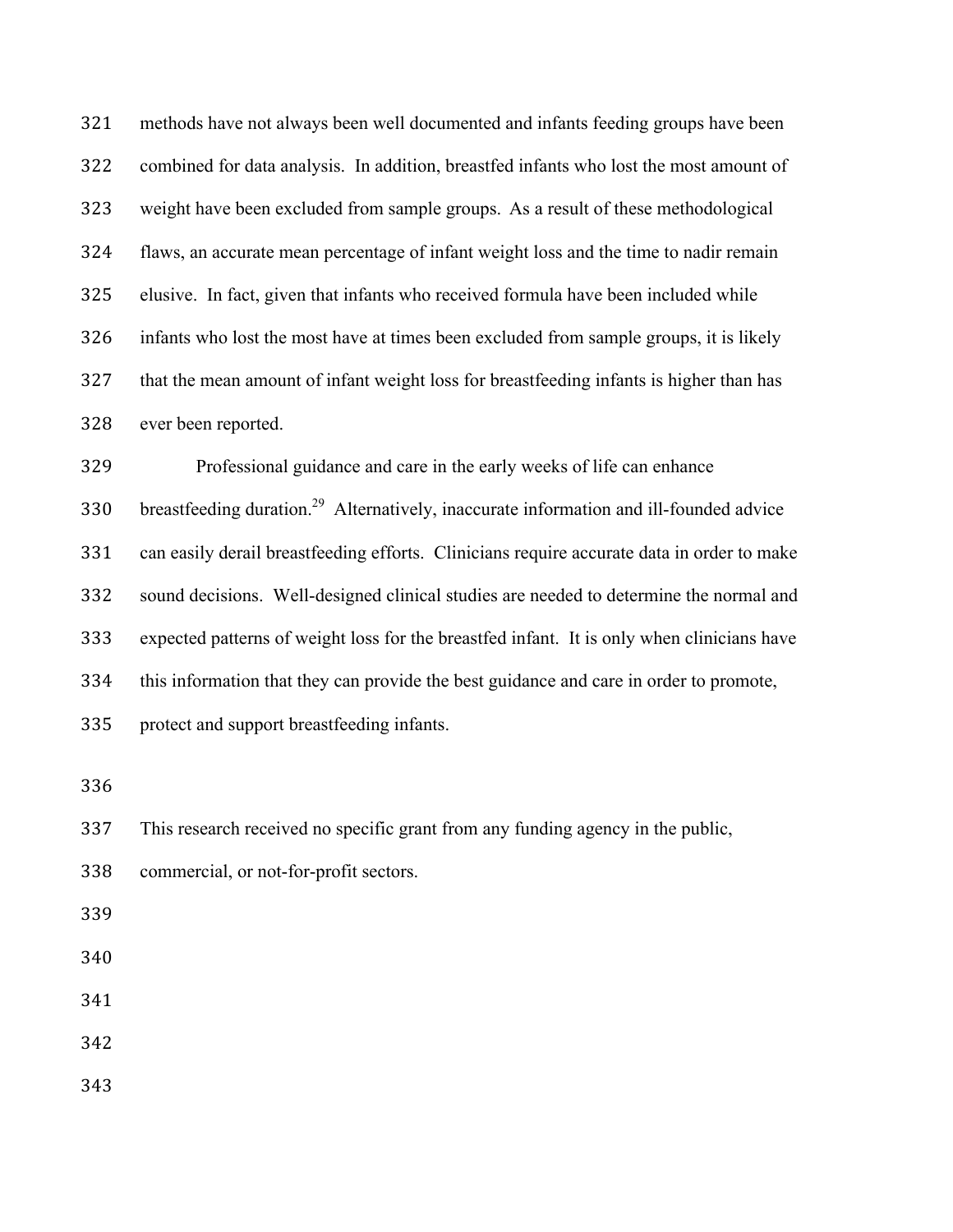References

- 1. Tawia S, McGuire L. Early weight loss and weight gain in healthy, full-term,
- exclusively-breastfed infants. *Breastfeeding Review*. 2014; 22(1):31-42.
- 2. Van Dommele P, Boer S, Unal S, van Wouwe JP. Charts for weight loss to detect
- hypernatremic dehydration and prevent formula supplementation. *BIRTH.* 2014; 41(2):

153-159.

- 3. Dewey KG, Nommsen-Rivers LA, Heinig MJ, Cohen RJ. Risk factors for suboptimal
- infant breastfeeding behavior, delayed onset of lactation, and excess neonatal weight loss.
- *Pediatrics*. 2003;112(3):607-619.
- 4. Hintz SR, Gaylord TD, Oh W, Fanaroff AA, Mele L, Stevenson DK, . . . NICHD,
- Neonatal Research Network. Serum bilirubin levels at 72 hours by selected
- characteristics in breastfed and formula-fed term infants delivered by cesarean section.
- *Acta Paediatrica*. 2001;90(7):776-781.
- 5. Macdonald PD, Ross SRM, Grant L, Young, D. Neonatal weight loss in breast and
- formula fed infants. *Arch Dis Child Fetal Neonatal Ed.* 2003;88:F472-F476.
- 6. Crossland DS, Richmond S, Hudson M, Smith K, Abu-Harb M. Weight change in the
- term baby in the first 2 weeks of life. *Acta Paediatrica*. 2008;97:425-429.
- 7. Noel-Weiss J, Courant G, Woodend AK. Physiological weight loss in
- the breastfed neonate: a systematic review. *Open Medicine*. 2008;2(4):e99-e110.
- 8. American Academy of Pediatrics. Breastfeeding and the use of human milk: policy
- statement. *Pediatrics*. 2012;*129*(3):e827-e841. doi:10.1542/peds.2011-3552.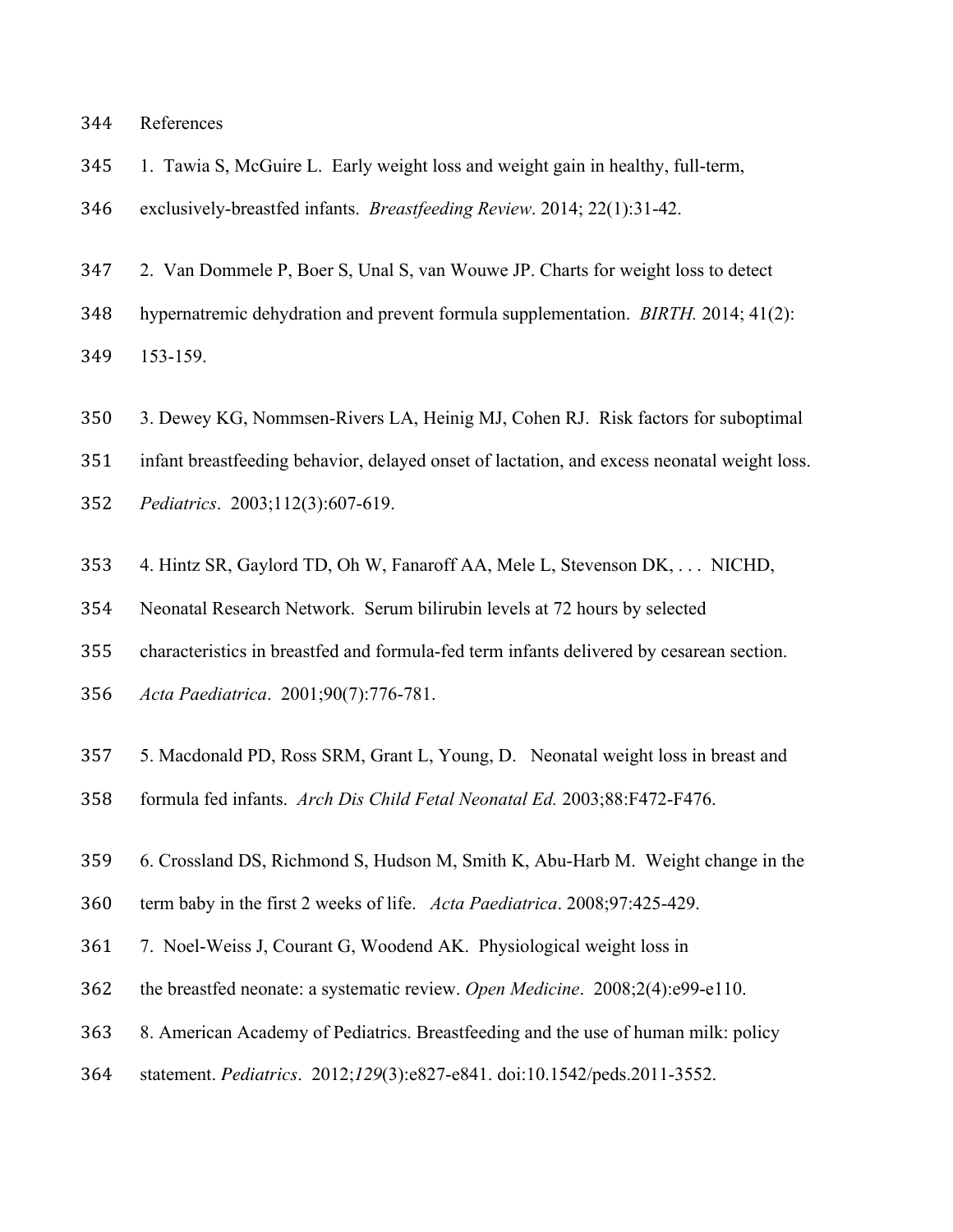- 9. WHO Growth Standards Are Recommended for Use in the U.S. for Infants and
- Children 0 to 2 Years of Age. Centers for Disease Control and Prevention.
- http://www.cdc.gov/growthcharts/who\_charts.htm. Updated Sept. 9, 2010. Accessed

Nov. 10, 2014.

- 10. Duijts L, Jaddoe VW, Hofman A, Moll HA. Prolonged and exclusive breastfeeding
- reduces the risk of infectious diseases in infancy. *Pediatrics*. 2010;126(1), e18-e25.
- doi:10.1542/peds.2008-3256101.
- 11. Roth DE, Cauleld LE, Ezzati M, Black, R. E. Acute lower respiratory infections in
- childhood: Opportunities for reducing the global burden through111 nutritional
- interventions. *Bulletin of the World Health Organization*. 2008;86(5), 356-364.
- 12. Feig DS, Lipscombe LL, Tomlinson G, Blumer I. Breastfeeding predicts the risk of
- childhood obesity in a multi-ethnic cohort of women with diabetes. *Journal of Maternal-*
- *Fetal and Neonatal Medicine*. 2011;24(3):511-5. doi:10.3109/14767058.2010.500711.
- 13. Fonseca MJ, Severo M, Barros H, Santos AC. Determinants of weight changes
- during the first 96 hours of life in full-full-term newborns. *BIRTH.* 2014;41(2):160-168.
- 14. Davanzo R, Cannioto Z, Ronfani L, Monasta, L, Demarini S. Breastfeeding and
- neonatal weight loss in healthy term infants. *Journal of Human Lactation.* 2013;29(1):
- 45-53.
- 15. Chantry CJ, Nommsen-Rivers LA, Peerson JM, Cohen RJ, Dewey KG. Excess
- weight loss in first-born breastfed newborns relates to maternal intrapartum fluid balance.
- *Pediatrics*. 2011;*127*(1), e171-e179. doi:10.1542/peds.2009- 2663
- 16. Overfield ML, Ryan CA, Spangler A, Tully MR. *Clinical guidelines for the*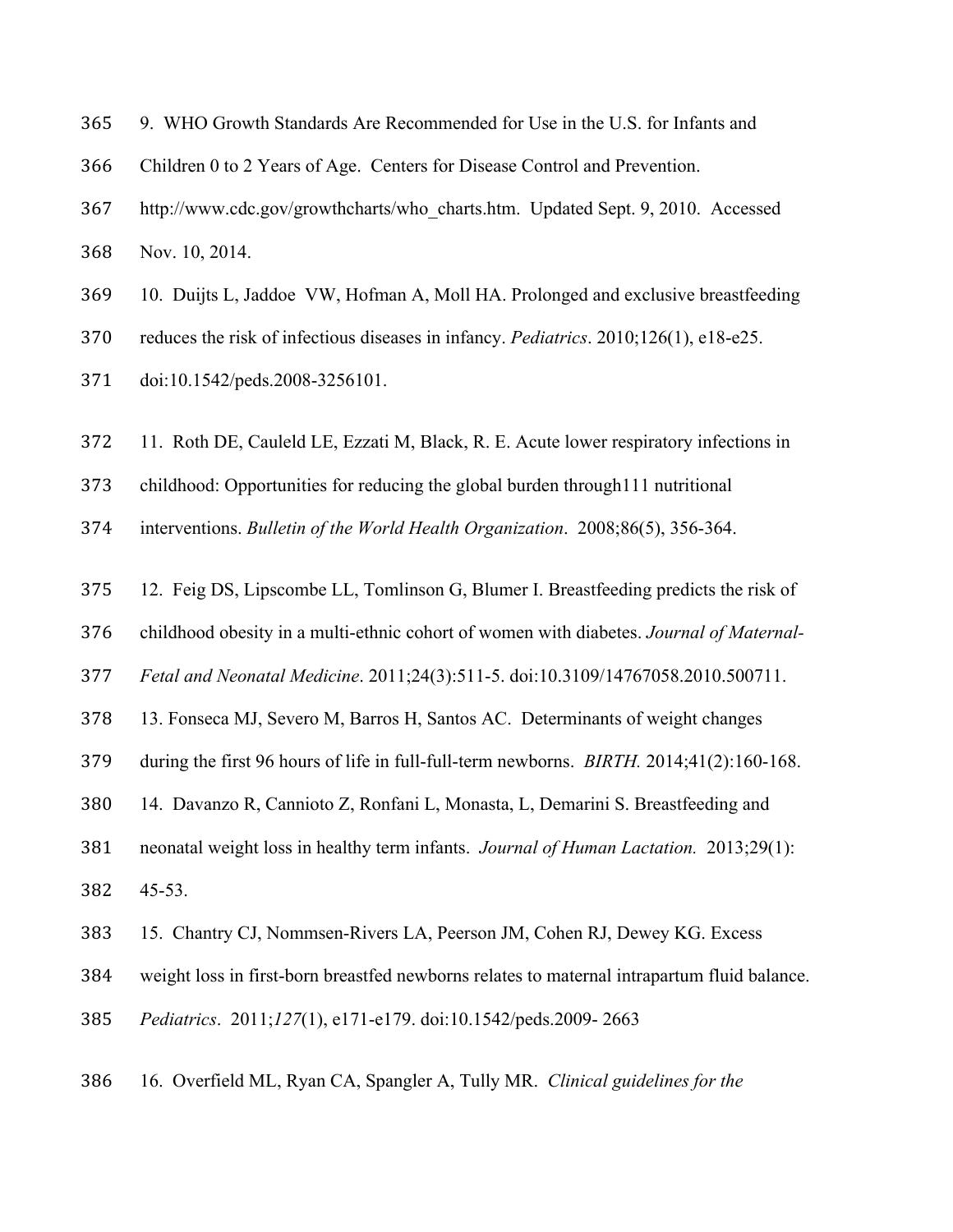- *establishment of exclusive breastfeeding.* Raleigh, NC.ILCA International Lactation
- Consultant Association. June, 2005.
- 17. Academy of Breastfeeding Medicine. ABM Clinical Protocol #3: Hospital guidelines
- for the use of supplementary feedings in the healthy term breastfed neonate.
- *Breastfeeding Medicine.* 2009;*4*(3). doi:10.1089/bfm.2009.9991.
- 18. Mulder PJ, Johnson TS, Baker L. Excessive weight loss in breastfed infants during
- the postpartum hospitalization. *Journal of Obstetric, Gynecologic, & Neonatal Nursing*.
- *2010;39*(1):15-26. doi:10.1111/j.1552-6909.2009.01085.
- 19. Watson J, Hodnett E, Armson BA, Davies B, Watt-Watson J. A randomized
- controlled trial of the effect of intrapartum intravenous fluid management on breastfed
- newborn weight loss. *Journal of Obstetric, Gynecologic and Neonatal Nursing.* 2012;
- 41(1):24-32. doi:10.1111/j.1552- 6909.2011.01321.
- 20. Bertini G, Breschi R, Dani C. Physiological weight loss chart helps to identify high-
- risk infants who need breastfeeding support. *Acta Pediatrica*. 2014: 1-4.
- DOI:10.1111/apa.12820
- 21. Manganaro R, Mami C, Marrone T, et al. Incidence of dehydration and
- hypernatremia is exclusively breast-fed infants. *The Journal of Pediatrics*. 2008;97:
- 425-429.
- 22. Thulier D, Mercer J. Variables associated with breastfeeding duration. *Journal of*
- *Obstetric, Gynecologic and Neonatal Nursing*. 2009;*38*(3):259-268. doi:10.1111/j.1552-
- 6909.2009.01021.x.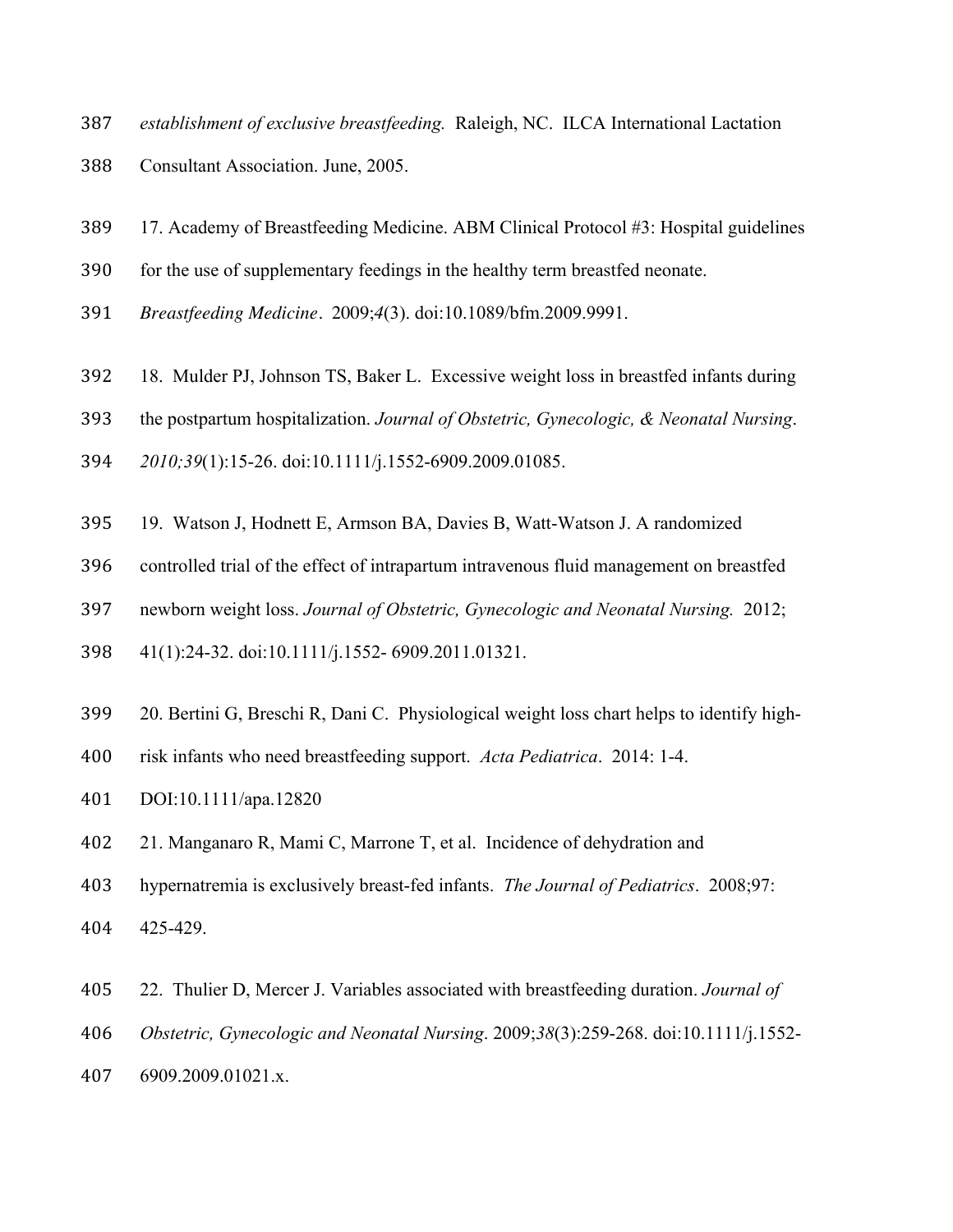| 408 | 23. Flaherman VJ, Bokser S, Newman TB. First-day newborn weight loss predicts in-         |
|-----|-------------------------------------------------------------------------------------------|
| 409 | hospital weight nadir for breastfeeding infants. Breastfeeding Medicine. 2010; 5(4): 165- |
| 410 | 168. Doi:10.1089/bfm.2009.0047.                                                           |
| 411 | 24. Grossman X, Chaudhuri JH, Feldman-Winter L, Merewood A. Neonatal weight loss          |

at a US Baby-Friendly hospital. *Journal of the Academy of Nutrition and Dietetics*.

2012;112(3):410-413.

- 25. Preer, GL, Newby PK, Philipp BL. Weight Loss in Exclusively Breastfed Infants
- Delivered by Cesarean Birth. *Journal of Human Lactation*. 2012; 28(2):153-158.
- 26. Flaherman VJ, et al. Early weight loss nomograms for exclusively breastfed

newborns. *Pediatrics*. 2015;135(1):e16-e23.doi:10.1542/peds.2014-1532.

- 27. National Center for Chronic Disease Prevention and Health Promotion. Division of
- Nutrition, Physical Activity, and Obesity. (2103). *Breastfeeding report card: United*
- *States/2013*. http://www.cdc.gov/breastfeeding/pdf/2013BreastfeedingReportCard.pdf.
- Accessed Jan. 1, 2015.
- 28. Thulier D. A call for clarity in infant breast and bottle-feeding definitions for
- research. *Journal of Obstetric, Gynecologic and Neonatal Nursing*. 2010;39(6):627- 634.
- doi:10.1111/j.1552-6909.2010.01197.x.10.
- 29. Britton C, McCormick FM, Renfrew MJ, Wade A, King SE. Support of
- breastfeeding mothers. Cochrane Database of Systematic Reviews. 2007;1:CD001141.
- doi: 10.1002/14651858.CD001141. pub3.
-